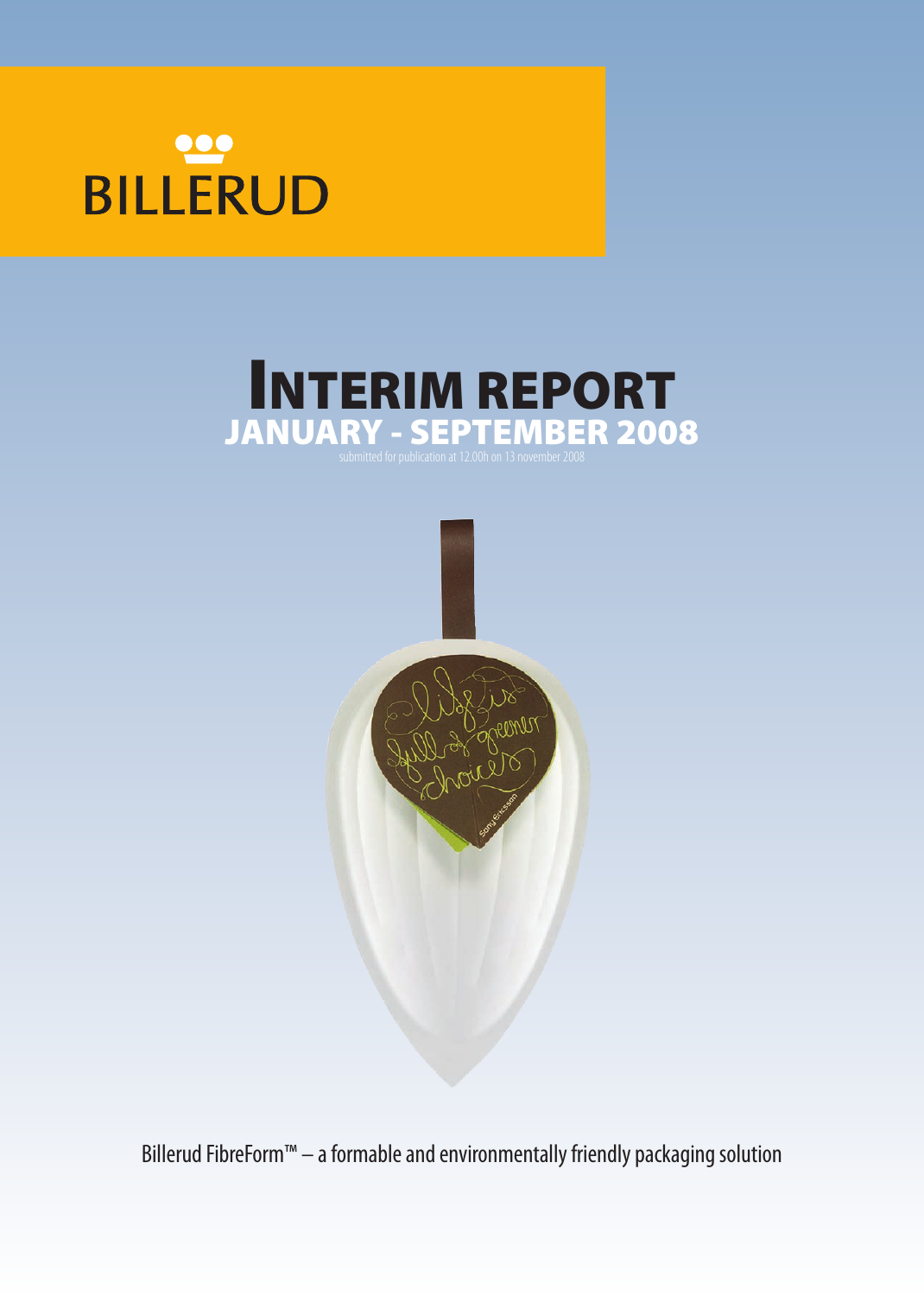# **BillerudFibreForm™– a formable andenvironmentally friendlypackaging solution**

**As a result of its strategic business development, Billerud can now offer customers more environmentally friendly packaging. The solution is called Billerud FibreForm™, a completely new paper that thanks to exceptional elasticity and formability can replace plastic in areas that have not been possible previously. Billerud has the rights to market this material in Europe and is analysing whether to start its own production.**

The new elastic and formable paper has many advantages and it has already attracted a lot of interest from Billerud's customers and brand owners. One of the world's largest mobile phone companies has used the new packaging paper in a concept study with environmental focus. The specially developed packaging sends a clear message of sustainable use of resources while it can also help to cut transport and logistics volumes by over 50%.

Billerud FibreForm™ is a unique paper material that can win market shares from plastic thanks to its elasticity and formability. The material can be formed along the contours of the product and make any required shape, so the packaging provides both protection and an interesting shape. And then add the strong environmental benefits! The paper is made of renewable material and is biodegradable and compostable.

Billerud FibreForm<sup>™</sup> also simplifies conversion from plastic to paper as packaging suppliers can run the new material in existing machines.

Billerud is analysing the market potential of the product and considering starting up production at one of its paper mills.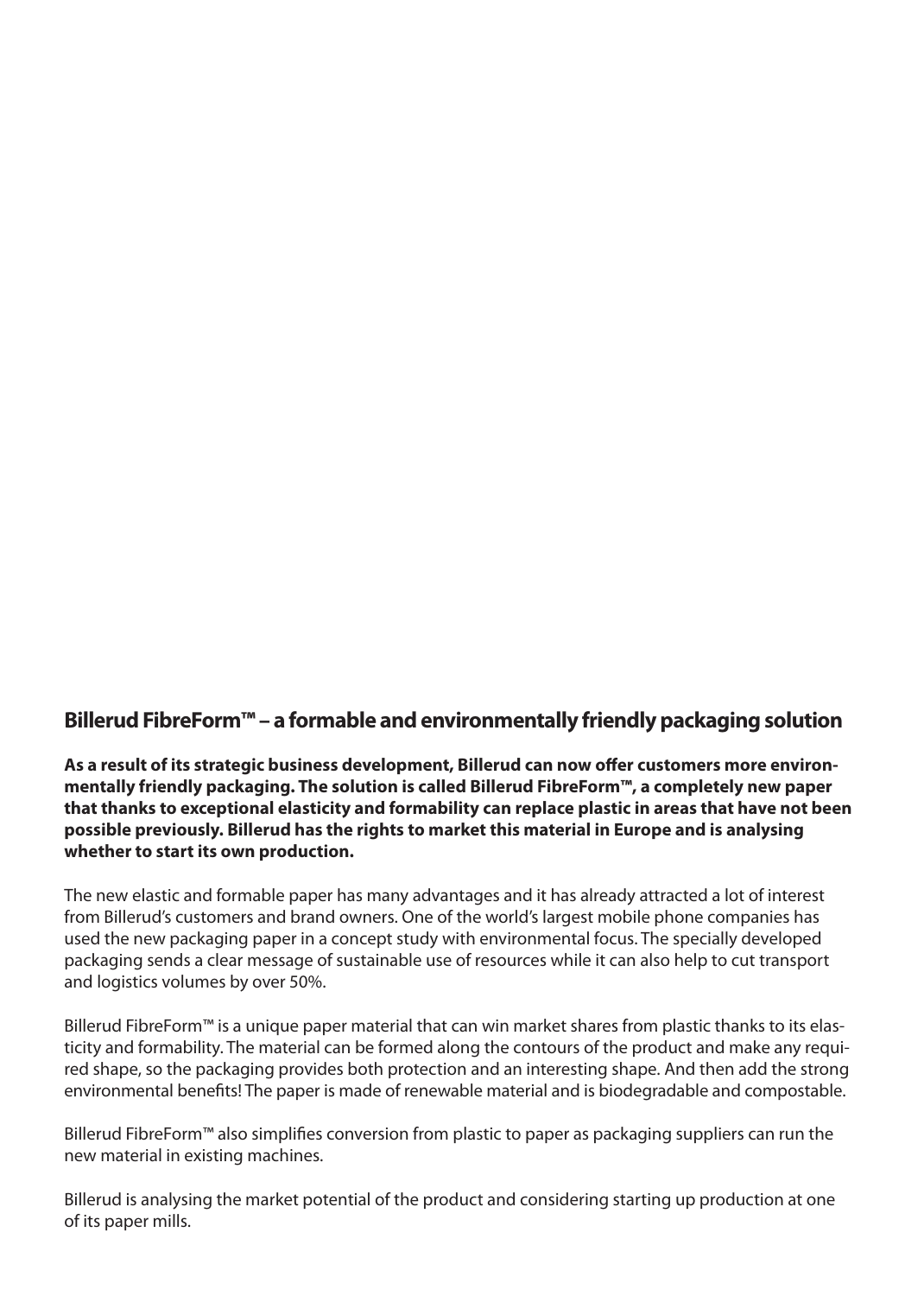# **DILLERUD**

# **Interim report January-September 2008**

**Submitted for publication at 12 noon on 13 November 2008**

|                                         |         | Quarter | January-<br><b>September</b> |         |         |
|-----------------------------------------|---------|---------|------------------------------|---------|---------|
|                                         | 2008    | 2008    | 2007                         |         |         |
|                                         | Ш       | Ш       | Ш                            | 2008    | 2007    |
| Net turnover, MSEK                      | 2 0 3 8 | 1 9 4 9 | 1874                         | 6 0 8 3 | 5 6 9 0 |
| Operating profit/loss, MSEK             | 126     | 114     | 153                          | 454     | 347     |
| Operating margin, %                     | 6       | 6       | 8                            | 7       | 6       |
| Profit/loss after financial items, MSEK | 89      | 77      | 122                          | 346     | 264     |
| Net profit/loss, MSEK                   | 63      | 57      | 85                           | 250     | 183     |
| Earnings per share, SEK                 | 1.22    | 1.11    | 1.65                         | 4.85    | 3.56    |

#### **January-September 2008 compared with January-September 2007**

- Net turnover was MSEK 6,083 (5,690).
- Net profit was MSEK 250 (183).
- Earnings per share were SEK 4.85 (3.56).
- Operating profit was MSEK 454 (347).
- From the end of the second quarter the business cycle and demand for most of Billerud's products continued to weaken. The market for market pulp has significantly weakened.
- Market-related production curtailments have been carried out within some product areas, amounting to around 3% of production capacity during the second and third quarter.
- Investment amounting to MSEK 370 in rebuilds of kraft paper machines PM2 and PM7, and investment in a new customer and order management system, was completed during the third quarter according to plan.

#### **Outlook for 2008**

- Market demand for Billerud's products is expected to continue weakening in areas relating to industrial production but to be stable in areas relating to food production and healthcare. The development is however uncertain.
- Additional production curtailments are expected to be necessary in the fourth quarter, which will affect profits negatively.
- An improved currency situation and tendency towards lower prices for wood and input materials will have positive effects in the longer term.
- Further measures for cost reductions will be initiated, with an expected effect of MSEK 100 in annual savings in addition to the MSEK 150 previously announced.
- A planned maintenance stop will be carried out at Gruvön mill in the fourth quarter, which normally means extra costs of around MSEK 100.

*For further information in connection with this report, please contact:* Per Lindberg, President and CEO, +46 8 553 335 01 or +46 70 248 15 17 and Bertil Carlsén, CFO, +46 8 553 335 07 or +46 730 211 092

**Billerud's President Per Lindberg and CFO Bertil Carlsén will present the interim report at a webcasted press conference for analysts and journalists today, 13 November, at 3 p.m. Location: Spårvagnshallarna, Birger Jarlsgatan 57 A, Stockholm.** 

> Billerud AB (publ) Box 703, 169 27 Solna Org. nr. 556025-5001 Tel +46 8-553 335 00 Fax +46 8-553 335 60 E-post: ir@billerud.com

*Billerud is a packaging paper company with a business concept to supply customers with innovative and high quality packaging paper. A consistent concentration on attractive market segments and a strong customer focus are cornerstones of Billerud's strategy. Billerud focuses on kraft paper and containerboard and has a world-leading position within several product segments. The company's production units are among the most cost-efficient in Europe for these products.*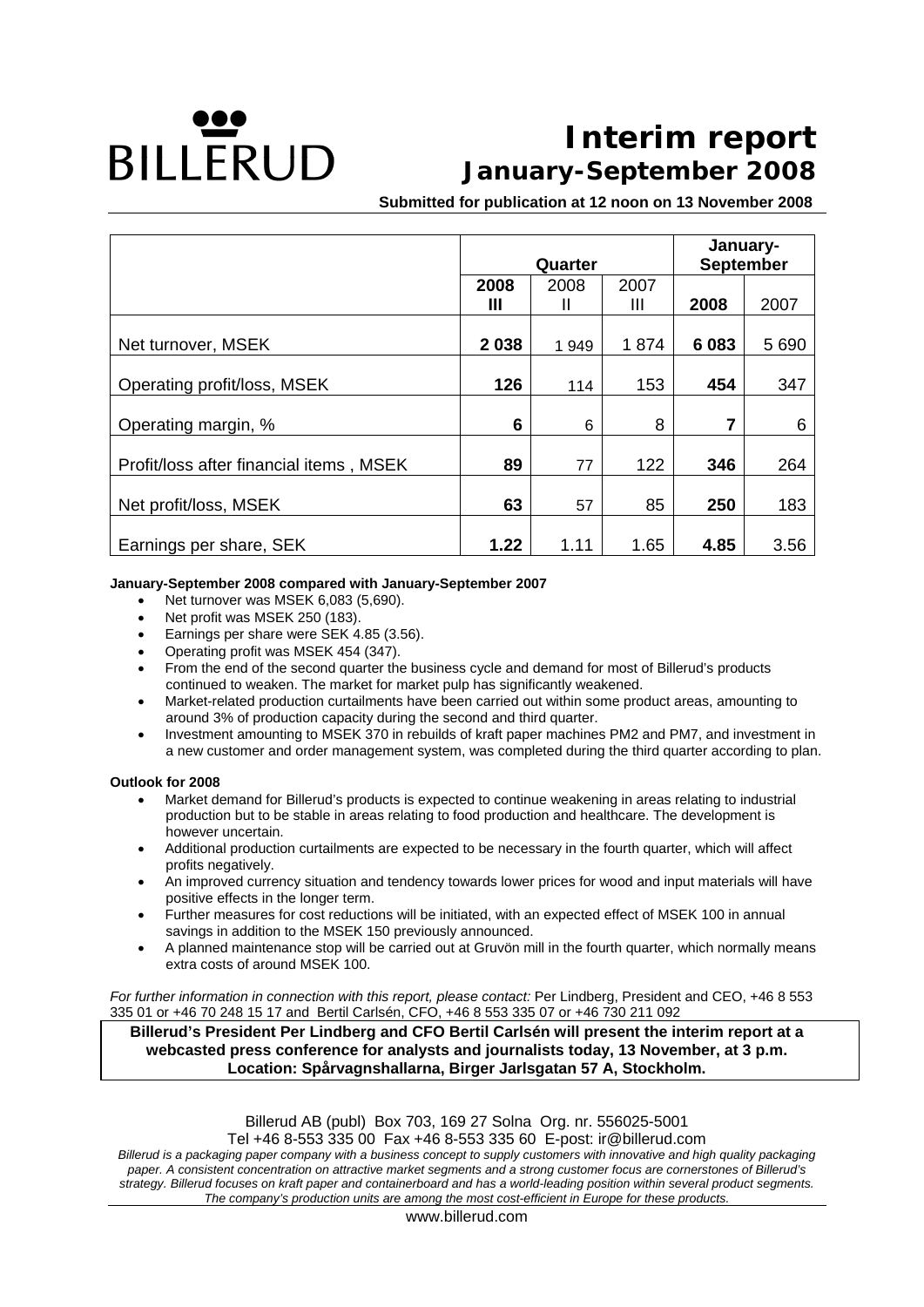# **Comment by Per Lindberg, Billerud CEO**

*Operating margin of 7 % for the first three quarters of 2008.* 

#### *Cost savings, introduction of new products and continued product development will become increasingly important to meet a weaker market*

*"We have delivered an operating margin of 7% for the first three quarters of the year and 12% in return on capital employed for the rolling 12-month period, which is a good result given the current conditions.* 

*The economic downturn continued during the third quarter and affected demand on most of our product markets. European demand within Billerud's industrial segment has weakened significantly, while more consumer-related segments were affected to a limited extent. The*  largest part of the market weakening is related to sack paper and general demand for market *pulp with lower volumes for sack paper and decreasing prices for pulp.* 

*Our work with cost reduction continues. During the third quarter we have achieved just over MSEK 70 of the MSEK 150 annual savings in variable costs in accordance with the cost savings programme. However, at present we consider it possible to reduce variable costs beyond our current targets. Since we expect to see continued tough times on our markets we have also decided to reduce fixed costs including staff costs by a further MSEK 100 annually. A number of new initiatives will therefore be launched during the fourth quarter in order to achieve this.* 

*Within some product areas we have carried out market-related production curtailments in the third quarter corresponding to around 3% of total capacity. To meet reduced demand we will continue to adapt the customer and market mix, introduce new products and further curtail production.* 

*Our efforts aimed at reducing costs, developing Billerud's products and working close to endcustomers continue and will become increasingly important as the market situation worsens."* 

# **Billerud Group**

#### **Market**

The business cycle and market demand for most of Billerud's products continued to weaken from the end of the second quarter onward. This primarily affected the product mix negatively, with lower volumes for packaging paper and higher volumes for market pulp. Market-related production curtailments, amounting to around 3% of total production capacity, were implemented during the second and third quarters in the packaging paper segments where Billerud is the market leader. Demand for long-fibre sulphate pulp fell during the third quarter due to the worsened economic condition. Producers of market pulp have not yet adjusted volumes to match lower demand, resulting in supply surpluses and falling prices. Demand for sack paper also fell, which had a negative effect on delivered volumes. Average prices for sack paper deteriorated, mainly due to a worsened customer mix.

The order situation at the end of the period was generally stable for kraft paper (MG/MF), Billerud Flute® and fully-bleached liner, but weak for sack paper and very weak for market pulp.

Billerud's total deliveries for the first nine months of 2008 amounted to 989,000 tonnes, largely unchanged compared to the same period last year. Deliveries of packaging paper amounted to 740,000 tonnes, compared with 745,000 last year, a decrease of 5,000 tonnes. Billerud's deliveries of long-fibre sulphate pulp amounted to 249,000 tonnes, compared with 247,000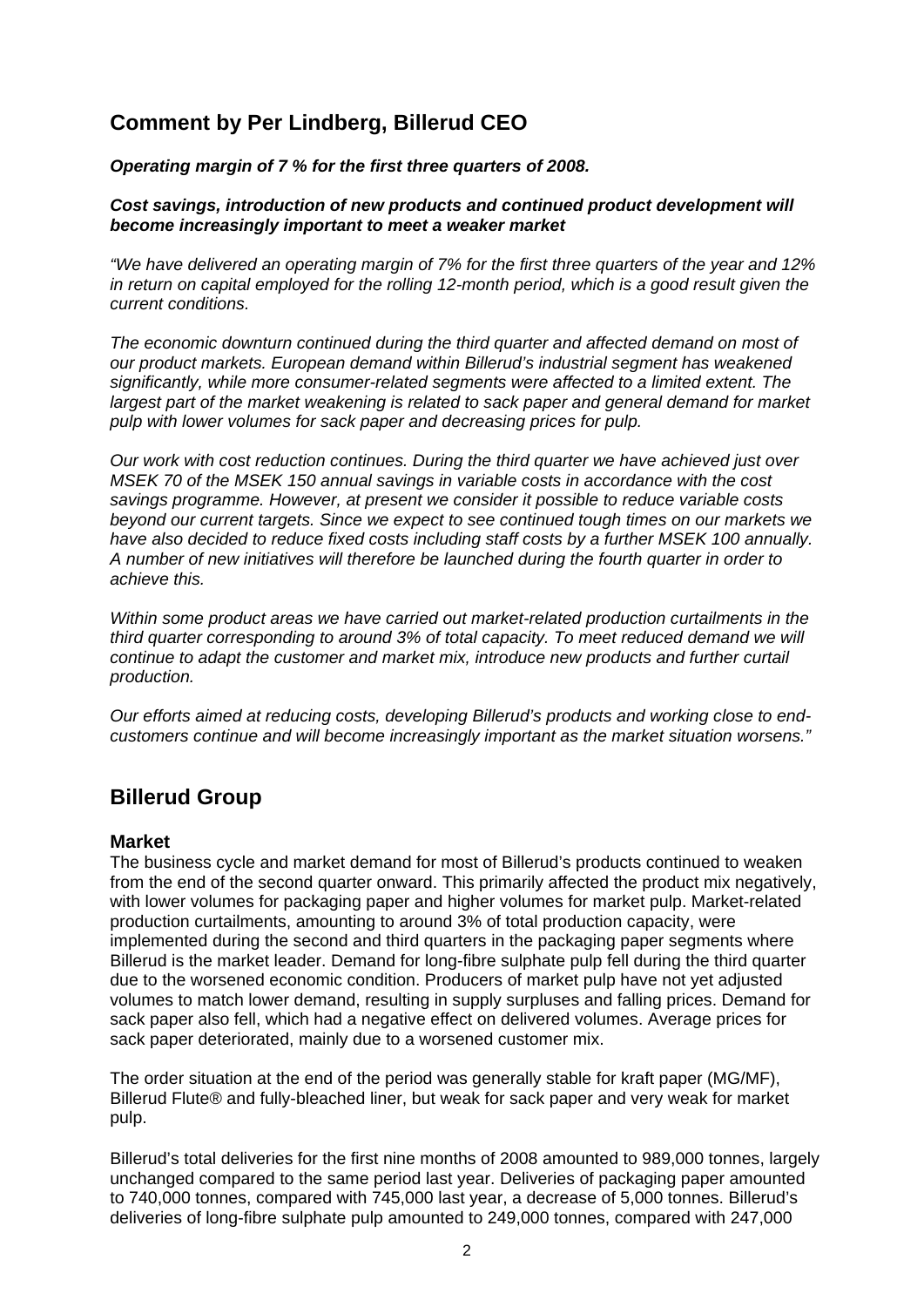tonnes last year, an increase of 2,000 tonnes.

In the third quarter total deliveries reached 334,000 tonnes, up 6% compared to the second quarter 2008. Deliveries of packaging paper in the third quarter reached 249,000 tonnes, up 6% compared to the second quarter 2008. Deliveries of long-fibre sulphate pulp amounted to 85,000 tonnes during the third quarter, up 8% compared to the second quarter 2008.

#### **Sales and results**

#### *Third quarter compared with second quarter*

Net turnover for the third quarter was MSEK 2,038, up 5% on the previous quarter. The increase was mainly due to higher volumes. The average price level fell slightly compared with the second quarter.

The operating profit was MSEK 126, an increase of MSEK 12 on the previous quarter. This is mainly due decreased costs for planned maintenance stops and lower costs due to the costsavings programme. The cost of wood raw materials per produced tonne during the quarter rose compared with the first six months of the year.

Planned maintenance stops have been carried out in Karlsborg and Beetham during the quarter and have gone according to plan.

Like in the second quarter, production in the third quarter was reduced to a small extent within some product areas to adjust to lower demand for these products and to stock reductions in the customer chain. Overall, production curtailments amounted to 3% of full capacity in the quarter.

Earnings for each business area are presented on page 6.

Net financial items were MSEK -37. Earnings after financial items were MSEK 89 and net profit was MSEK 63.

*January-September 2008 compared with January-September 2007*  Net turnover was MSEK 6,083, up 7% compared to the same period last year. The increase was mainly due to higher prices.

The operating profit was MSEK 454, an increase of MSEK 107, or 31%, compared to the same period last year. The difference was mainly due to the following components (MSEK):

|                                                        | Q 1-08/ | $Q$ 2-08/ | $Q3-08/$ | Jan-Sep 08/ |
|--------------------------------------------------------|---------|-----------|----------|-------------|
|                                                        | Q 1-07  | Q 2-07    | Q3-07    | Jan-Sep 07  |
| Delivery and production volumes, including product mix | -7      | -6        | -54      | -67         |
| Sales prices (in respective sales currency)            | 218     | 157       | 75       | 450         |
| Change in variable costs                               | $-123$  | -87       | $-29$    | $-239$      |
| Change in fixed costs                                  | -6      | 60        | -4       | 50          |
| Change in depreciation                                 | -3      | -4        | $-10$    | $-17$       |
| Effects of exchange rate changes, including hedging    | $-42$   | $-23$     | -5       | -70         |
| Total change in operating profit/loss                  | 37      | 97        | -27      | 107         |

The negative deviation in volumes and product mix of MSEK -67 is due to a worsened product mix as a higher proportion of sales were made for less profitable products, mainly market pulp. The increase in variable costs consists mainly of higher wood raw material costs (MSEK 219), energy costs (MSEK 5) and chemicals (MSEK 6).

The first nine months of 2007 included costs for a planned maintenance stop at Gruvön mill. This year, Gruvön's maintenance stop will be carried out in the fourth quarter. The cost of a stop at Gruvön normally amounts to around MSEK 100. The different timing of the maintenance stop affects comparisons with last year in terms of fixed costs, volumes and product mix, and to some extent, variable costs.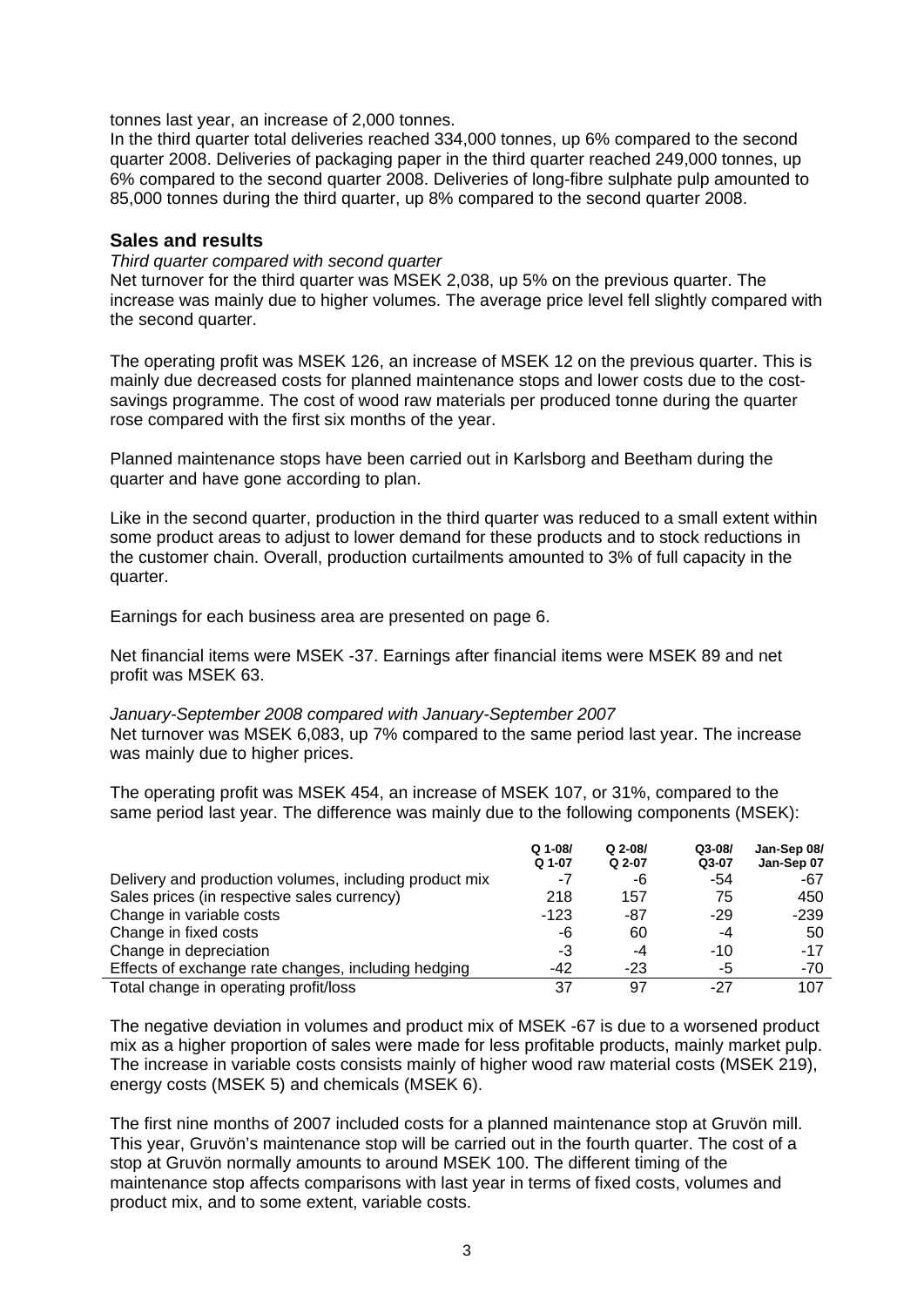Net financial items were MSEK -108, down MSEK 25 on the same period in 2007 due to higher interest rate levels.

The estimated tax cost was MSEK -96, representing a tax rate of 28%.

#### **Significant risks and uncertainties**

Billerud's products are generally dependent on the business cycle in terms of both price development and delivery volumes. The Group is exposed to changes in currency exchange rates because most of the revenues are invoiced in foreign currency while most costs are incurred in SEK.

Billerud does not own forest and purchases wood materials at market rates from a few major suppliers. Due to wood shortages prices have gradually risen.

To meet growing competition for wood, Billerud has formed a raw materials company, Billerud Skog AB whose role will be to supply raw materials to Billerud's mills. With the formation of Billerud Skog AB, the wood purchasing department has been strengthened and supplies are currently very good.

Stock levels of wood materials and standing forest have increased as a result of Billerud Skog's purchases.

For an analysis of business sensitivity and further details of risks, see pages 57-61 of Billerud's 2007 Annual Report.

On 10 December 2007 the Swedish Environmental Protection Agency announced that it was fining Billerud MSEK 19 for incorrect reporting of emission rights utilised in 2006. Billerud's assessment is that the company has fulfilled its commitments and that a penalty of MSEK 19 is neither proportionate nor backed by law. Billerud has appealed against the decision and the only provision in the 2007 accounts relating to this matter is for an assessed late payment charge of SEK 80,000. During the third quarter a similar case was considered at the Växjö environmental court and the verdict was that the defendant should pay a fine. This verdict is not prejudicial and Billerud considers that its earlier assessment is unchanged.

#### **Transactions with related parties**

No transactions have been carried out between Billerud and related parties that would significantly affect the position and results of the company.

#### **Currency hedging**

In the first nine months of 2008 net flows were hedged at the following rates: EUR/SEK 9.37 (9.20), USD/SEK 6.44 (7.00), GBP/SEK 12.94 (13.53) and DKK/SEK 1.26 (1.23). Currency hedging had an overall negative effect on profits of MSEK -5 (3) (compared with if no hedging had been performed).

Billerud's outstanding currency contracts as of 30 September 2008 had a market value of MSEK -130. The share of contracts corresponding to accounts receivable affected results during the period. Other contracts had a market value of MSEK -86.

The hedged amount of currency flows and exchange rate for SEK in relation to EUR, USD and GBP are shown in the table below. DKK accounts for just 0.7% of total hedged flows and is therefore not included in the table.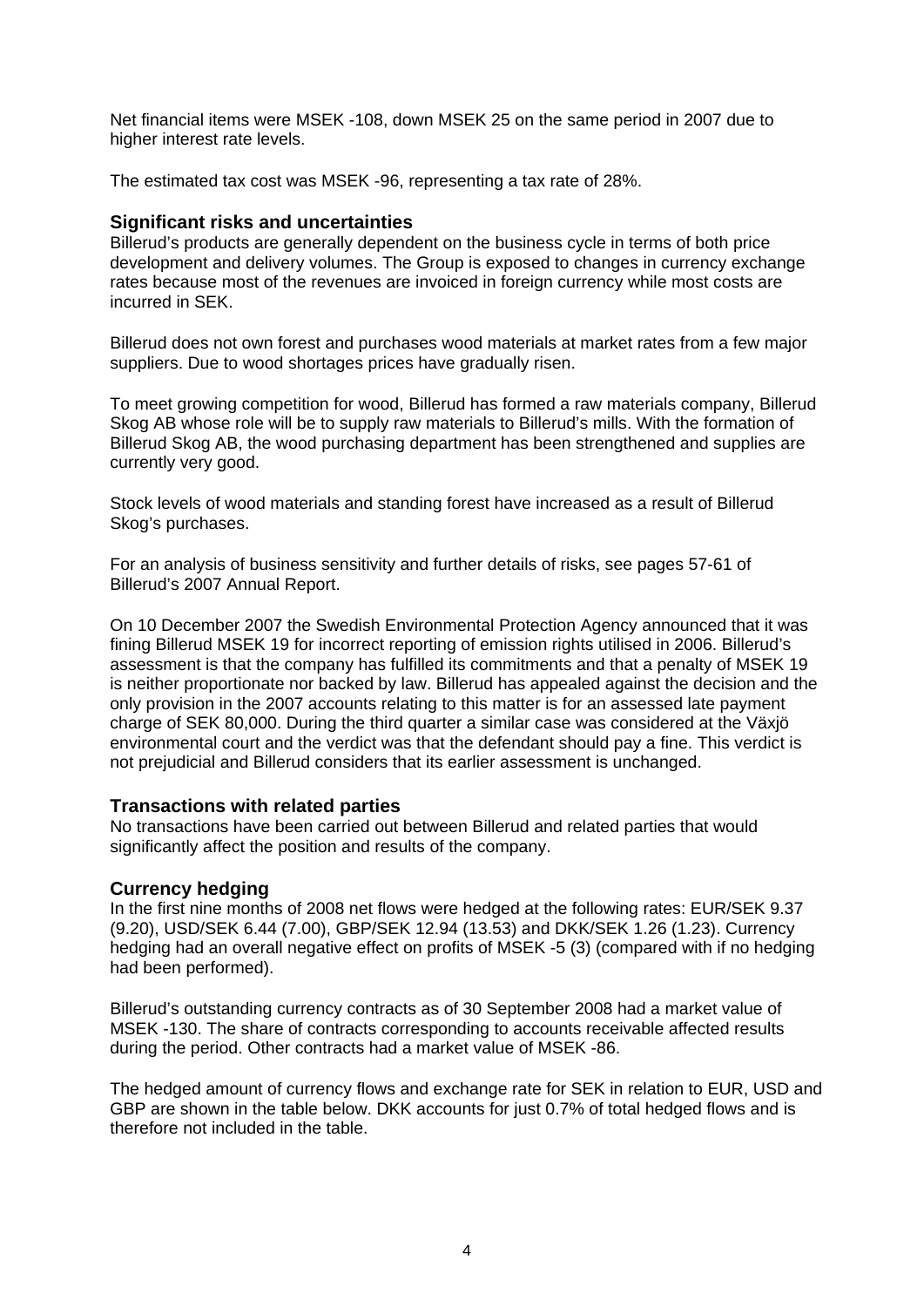| <b>Currency</b> |                          | <b>Oct-Dec</b><br>2008 | Jan-Mar<br>2009 | Apr-Sep<br>2009 | <b>Total 12</b><br>months |
|-----------------|--------------------------|------------------------|-----------------|-----------------|---------------------------|
| <b>EUR</b>      | Proportion of total flow | 95%                    | 81%             | 34%             | 61%                       |
|                 | Rate                     | 9.43                   | 9.46            | 9.54            | 9.47                      |
| <b>USD</b>      | Proportion of total flow | 89%                    | 56%             | 13%             | 44%                       |
|                 | Rate                     | 6.32                   | 6.27            | 6.47            | 6.33                      |
| <b>GBP</b>      | Proportion of total flow | 90%                    | 63%             | 10%             | 42%                       |
|                 | Rate                     | 11.92                  | 11.91           | 12.01           | 11.93                     |

**Hedged amount of currency flows and exchange rate for SEK in relation to EUR, USD and GBP**

Billerud hedges around 50% of forecast net flows over the coming 12-month period, but in line with its financial policy the company has the possibility to increase currency hedging to 100% of net flows over the coming 15 months.

In October the limit for currency hedging of EUR was temporarily extended up to a maximum of 100% of flows over 15 months. This extended hedging was implemented at an average rate of 10.01 EUR/SEK. The hedged amount of flows and hedged rates for EUR, USD and GBP as of 17 October 2008 are shown in the table below.

| Hedged amount of currency flows and exchange rate for SEK in relation to EUR, USD |
|-----------------------------------------------------------------------------------|
| and GBP as of 17 October 2008                                                     |

|                 |                          | <b>Oct-Dec</b> | <b>Total</b> | Total 15 |
|-----------------|--------------------------|----------------|--------------|----------|
| <b>Currency</b> |                          | 2008           | 2009         | months   |
| EUR             | Proportion of total flow | 95%            | 81%          | 87%      |
|                 | Rate                     | 9.45           | 9.78         | 9.70     |
| <b>USD</b>      | Proportion of total flow | 87%            | 38%          | 50%      |
|                 | Rate                     | 6.35           | 6.83         | 6.64     |
| <b>GBP</b>      | Proportion of total flow | 88%            | 38%          | 48%      |
|                 | Rate                     | 11.92          | 12.22        | 12.11    |

#### **Investments and capital employed**

Gross investment in fixed assets during the period amounted to MSEK 495 (463). Investment in measures to improve the quality of MG and MF kraft paper for important customer segments were completed according to plan in the third quarter. Investment amounting to MSEK 370 has been made for PM7 at Skärblacka and PM2 at Gruvön during the past 12 months. Also the investment in a new customer and ordering management system to improve the order process and efficiency and customer service was completed during the quarter.

Depreciation in the first nine months of the year amounted to MSEK 377 (360).

Billerud's capital employed amounted to MSEK 5,679 as of 30 September 2008, compared with MSEK 5,506 on 31 December 2007.

The return on capital employed over the most recent 12 months was 12% (10). If the effects of currency hedging are not included, the return on capital employed was 12% (9). The return on shareholders' equity after tax was 14%.

#### **Cash flow and financial position**

Cash flow from current activities in the first nine months of 2008 amounted to MSEK 486, compared with MSEK 337 in the same period last year. The increase was mainly due to the increase in profit. Cash flow from investing activities including company acquisitions amounted to MSEK -494 (-462).

Operating cash flow amounted to MSEK -8, compared with MSEK -125 in the first nine months of 2007. The dividend for 2007 of SEK 3.50 per share, a total of MSEK 180, was paid in May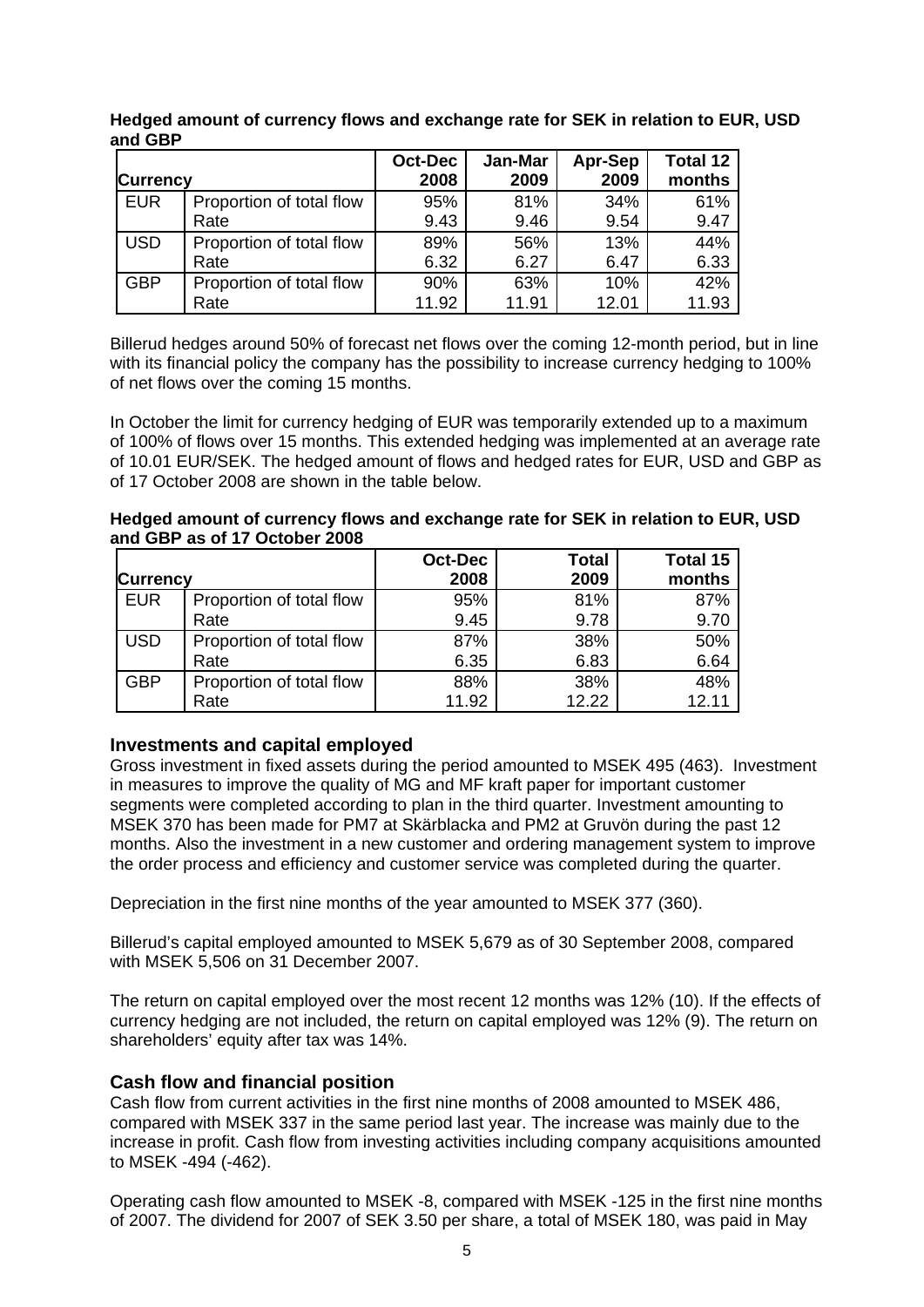2008. The net debt increased by MSEK 194 during the first nine months of 2008.

Interest-bearing net debt as of 30 September 2008 was MSEK 2,801, compared with MSEK 2,607 as of 31 December 2007 and MSEK 2,810 as of 30 September 2007. The interestbearing net debt fell by MSEK 161 in the third quarter from MSEK 2 962. The Group's net debt/equity ratio at the end of the period was 0.97, compared with 0.90 at the end of 2007 and 1.02 on 30 September 2007. According to Billerud's financial targets, the ratio should be between 0.6 and 0.9. The level of investment in fixed assets will fall over the next 12 months as the current large investment projects are concluded.

#### **Cash flow summary**

| MSEK (positive figure indicates a reduction in<br>debt) | Jan-Sep<br>2008 | Jan-Jun<br>2008 | July-Sep<br>2008 | Jan-Sep<br>2007 |
|---------------------------------------------------------|-----------------|-----------------|------------------|-----------------|
| Operating surplus etc                                   | 773             | 544             | 229              | 616             |
| Change in working capital etc.                          | $-177$          | $-246$          | 69               | $-201$          |
| Net financial items, taxes, etc.                        | $-110$          | -81             | $-29$            | $-78$           |
| Cash flow from operating activities                     | 486             | 217             | 269              | 337             |
| Current net investments, excluding energy               |                 |                 |                  |                 |
| projects                                                | $-494$          | $-380$          | $-114$           | $-456$          |
| Energy project investments                              |                 |                 |                  | -6              |
| Acquisition of shares in group companies                | 0               | 0               | 0                |                 |
| <b>Operating cash flow</b>                              | -8              | $-163$          | 155              | $-125$          |
| <b>Dividend</b>                                         | $-180$          | $-180$          | -                | $-180$          |
| Other items not affecting cash flow                     | -6              | $-12$           | 6                | 8               |
| Change in net debt during the period                    | $-194$          | $-355$          | 161              | $-297$          |

#### **Financing**

Interest-bearing loans as of 30 September 2008 amounted to MSEK 3,111. This includes utilisation of MSEK 128 of a syndicated bank loan (maximum: MSEK 1,800), utilisation of MSEK 1,682 of bond loans, utilisation of MSEK 1,292 of Billerud's commercial paper programme (maximum: MSEK 1,500) and other interest-bearing liabilities amounting to MSEK 9.

#### **Personnel**

The average number of employees during the first nine months of the year was 2,347, a reduction of 41 compared with the same period last year.

#### **Business areas**

Billerud's net turnover and operating profit/loss per business area are reported below. The results of the business areas are reported excluding the effects of currency hedging and excluding the effects on profits of revaluation of customer receivables in foreign currency and currency effects in connection with payments. These effects are reported on a separate line, Currency hedging etc. The part of currency exposure relating to changes in invoicing rates continues to be included in the results of the business areas.

Billerud is monitored and controlled operationally from a business area perspective. This applies for sales, operating profit/loss, product development and market investments. With regard to fixed assets and capital investments a division into business areas with the chosen structure is not possible as the business areas are strongly integrated in terms of production. For accounting purposes and with regard to the definition of business segments in IAS 14, the company will continue to conduct its activities in one business segment.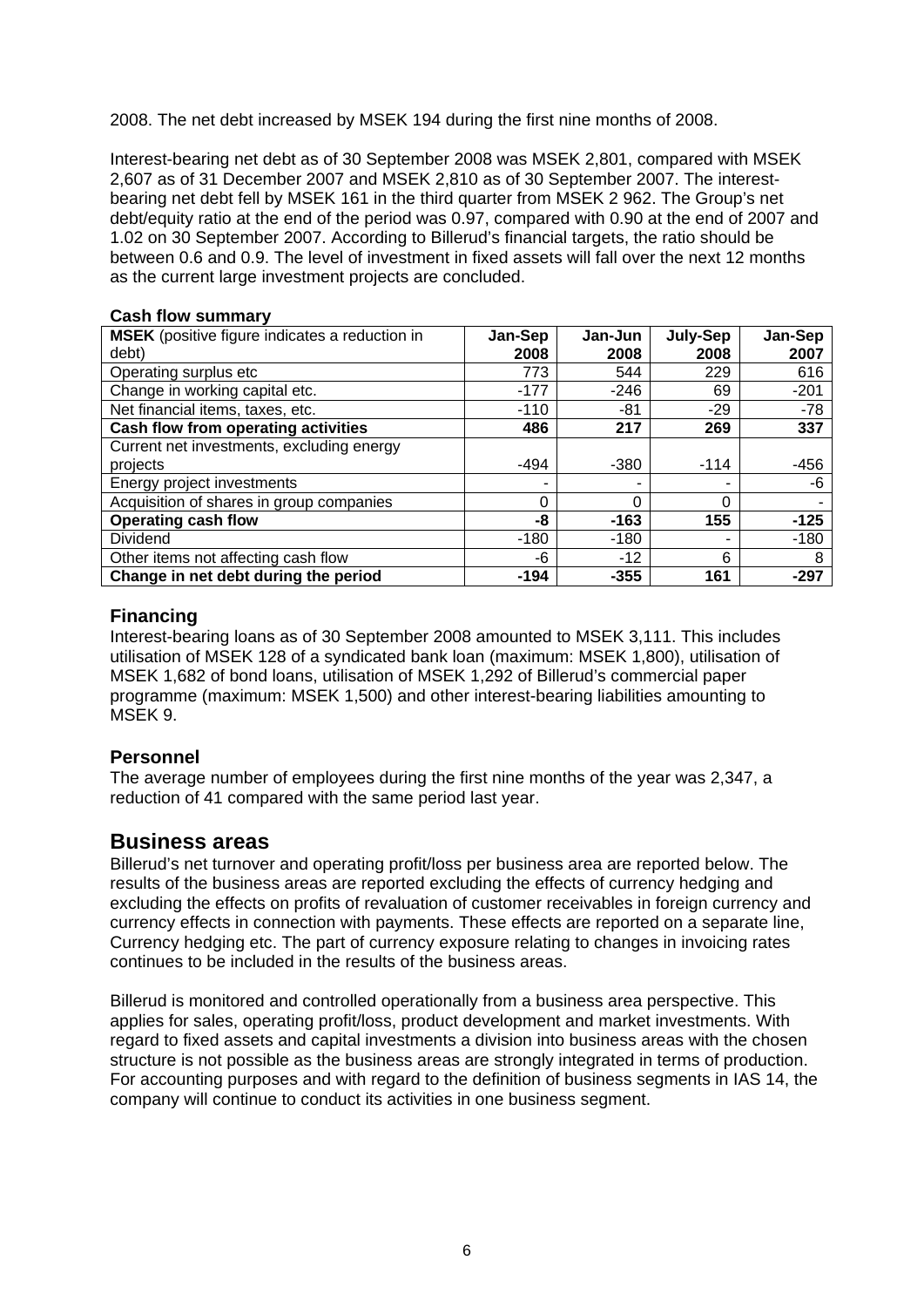#### **Net turnover and operating profit**

|                        | Net turnover |      |             |                 |             | Operating profit |      |                 |             |             |             |                 |
|------------------------|--------------|------|-------------|-----------------|-------------|------------------|------|-----------------|-------------|-------------|-------------|-----------------|
|                        | Q3           | Q2   | %           | Jan-<br>Sep     | Jan-<br>Sep | %                | Q3   | Q <sub>2</sub>  | %           | Jan-<br>Sep | Jan-<br>Sep | %               |
| <b>MSEK</b>            | 2008         |      | 2008 change | 2008            |             | 2007 change      | 2008 |                 | 2008 change | 2008        |             | 2007 change     |
| Packaging & Speciality |              |      |             |                 |             |                  |      |                 |             |             |             |                 |
| Paper                  | 008          | 976  | 3           | 3017            | 2917        | 3                | 76   | 50              | 52          | 267         | 211         | 27              |
| Packaging Boards       | 598          | 566  | 6           | 808             | 594         | 13 <sub>l</sub>  | 83   | 50              | 66          | 219         | 108         | 103             |
| Market Pulp            | 385          | 366  | 5           | 165             | 1 1 7 4     | 0                | -39  | $-15$           |             | $-35$       | 59          |                 |
| Currency hedging etc   | 38           | 37   |             | 60              | 5           |                  | 38   | 37 <sub>1</sub> |             | 61          |             |                 |
| Other and eliminations |              |      |             | 32 <sub>l</sub> |             |                  | -321 | -8              |             | -58         | $-36$       |                 |
| <b>Group total</b>     | 2038         | 1949 | 5           | 6 0 8 3         | 5 6 9 0     |                  | 126  | 114             | 11          | 454         | 347         | 31 <sub>1</sub> |

#### **General development of Billerud's business areas**

#### *Third quarter*

Comparisons between the second and third quarters are affected by higher costs for the planned maintenance stop in the second quarter, which reduced operating margins generally but especially for the Packaging & Speciality Paper business area in the second quarter.

#### *January-September*

Comparisons with the previous year are affected by the fact that only two maintenance stops were performed in the current year whereas three maintenance stops were performed in the same period of 2007. The third mainetenance stop at Gruvön will be performed in the fourth quarter of 2008.

#### **Business area Packaging & Speciality Paper**

#### *Third quarter*

The operating profit for the period was MSEK 76. Compared with the second quarter of 2008, profit rose by MSEK 26, mainly due to higher volumes and lower fixed costs. The operating margin was 8%, compared with 5% in the second quarter of 2008.

#### *January-September*

Compared with the same period in 2007, the operating profit increased by MSEK 56, or 27%, to MSEK 267, mainly due to higher prices and lower fixed costs.

#### *Market development*

The market continued to weaken during the third quarter of 2008 due to the worsening business cycle. The market for sack paper was in decline with a significant reduction in deliveries to Europe as demand faltered in the construction industry and customers reduced their inventories. Demand for sack paper on non-European markets remained stable but with increased competition. Overall, the order situation for sack paper during the quarter was unsatisfactory, resulting in production curtailments. Prices have a tendency downwards mainly because of a worsened customer mix.

Demand for kraft paper (primarily MG and MF) for the food and medical segments remained stable. Price increases were announced during the quarter for medical kraft paper. The order situation in this segment is stable and at the same level as in the corresponding period last year.

The price situation in general indicates a slight downward trend, although with variations between markets and product areas. Continued weakening of the business cycle inside and outside Europe in coming quarters may further affect prices and the market mix negatively within the business area.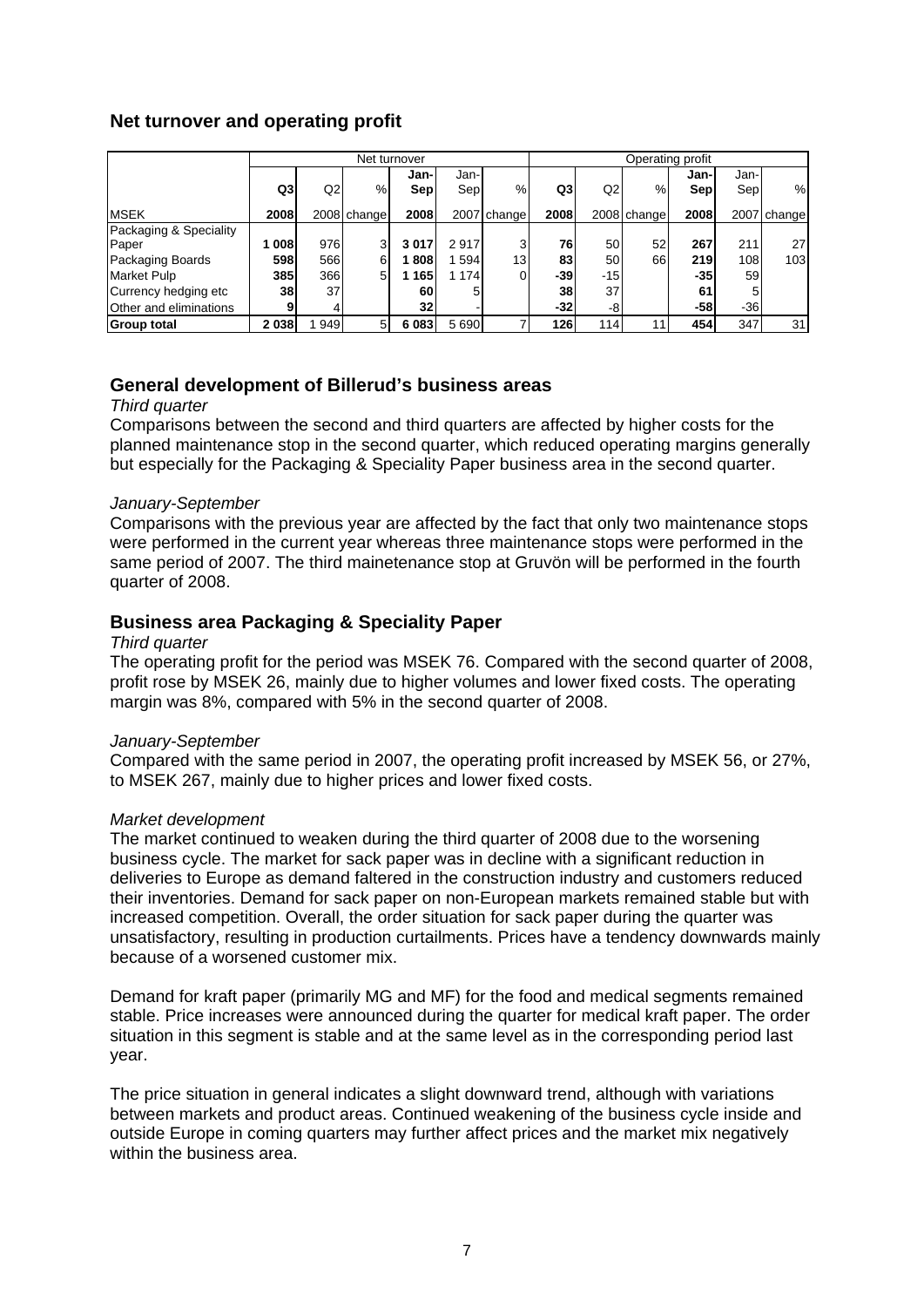#### **Business area Packaging Boards**

#### *Third quarter*

The operating profit was MSEK 83. Compared with the second quarter of 2008, operating profit climbed by MSEK 33, or 66%. The increase is mainly due to higher delivery volumes and lower fixed costs. The operating margin was 14%, compared with 9% in the previous quarter.

#### *January-September*

The operating profit more than doubled compared with the same period last year, rising MSEK 111 to reach MSEK 219, mainly due to higher delivery volumes.

#### *Market development*

The corrugated market, and in particular the market for recycled corrugated material, remained weak in the third quarter of 2008 as a consequence of a weakened business cycle. Demand for Billerud Flute® (virgin fibre S/C fluting) strengthened seasonally in relation to the second quarter. Deliveries in the third quarter were at the same level as the corresponding period 2007. Prices are stable, as was the order situation at the end of the quarter.

Demand for virgin fibre pure white liner stabilised during the quarter and the prices were also stable. At present there is surplus capacity for liner based on recycled fibre in Europe, which may marginally affect prices for liner based on virgin fibre.

#### **Business area Market Pulp**

#### *Third quarter*

The operating loss was MSEK -39. Compared with the previous quarter, operating profit decreased by MSEK -24, mainly due to lower prices, worsened customer mix and higher wood raw material costs.

#### *January-September*

Compared with the same period last year, the operating profit fell by MSEK -94, mainly due to lower prices, a lower US dollar and higher wood raw material costs.

#### *Market development*

During the third quarter the pulp market was unbalanced as demand fell and supply went into surplus with increased inventory levels as a consequence. The market price for long-fibre sulphate pulp (NBSK) has thereby fallen from USD 900 to around USD 775 per tonne, which has affected profitability negatively. Some compensation was achieved for the price cut towards the end of the quarter as the US dollar strengthened. During the final quarter, capacity amounting to 850 000 tonnes, or 4% of the annual capacity for long-fibre sulphate pulp, is expected to be shut down and a number of market-related production curtailments to be carried out. This should in a somewhat longer perspective lead to decreased inventory levels at producers and a stabilisation of the market for long-fibre sulphate pulp.

#### **Parent company**

Billerud AB includes the Gruvön mill, the sales organisation for the Nordic markets and markets outside Europe, and head office staff.

Net turnover in the first nine months of 2008 amounted to MSEK 2,705 (2,480). The operating profit was MSEK 191 (72), a climb of MSEK 119 compared with last year, mainly due to higher turnover.

The parent company hedges both its own net currency flows, and those of the Group. The parent company's results include the results of hedging which also cover flows for the rest of the Group. This result amounted to MSEK -5 (3).

Investment in fixed assets excluding shares amounted to MSEK 174 (266). The average number of employees was 1,034 (1,083). Liquid assets and current investments amounted to MSEK 405 (174).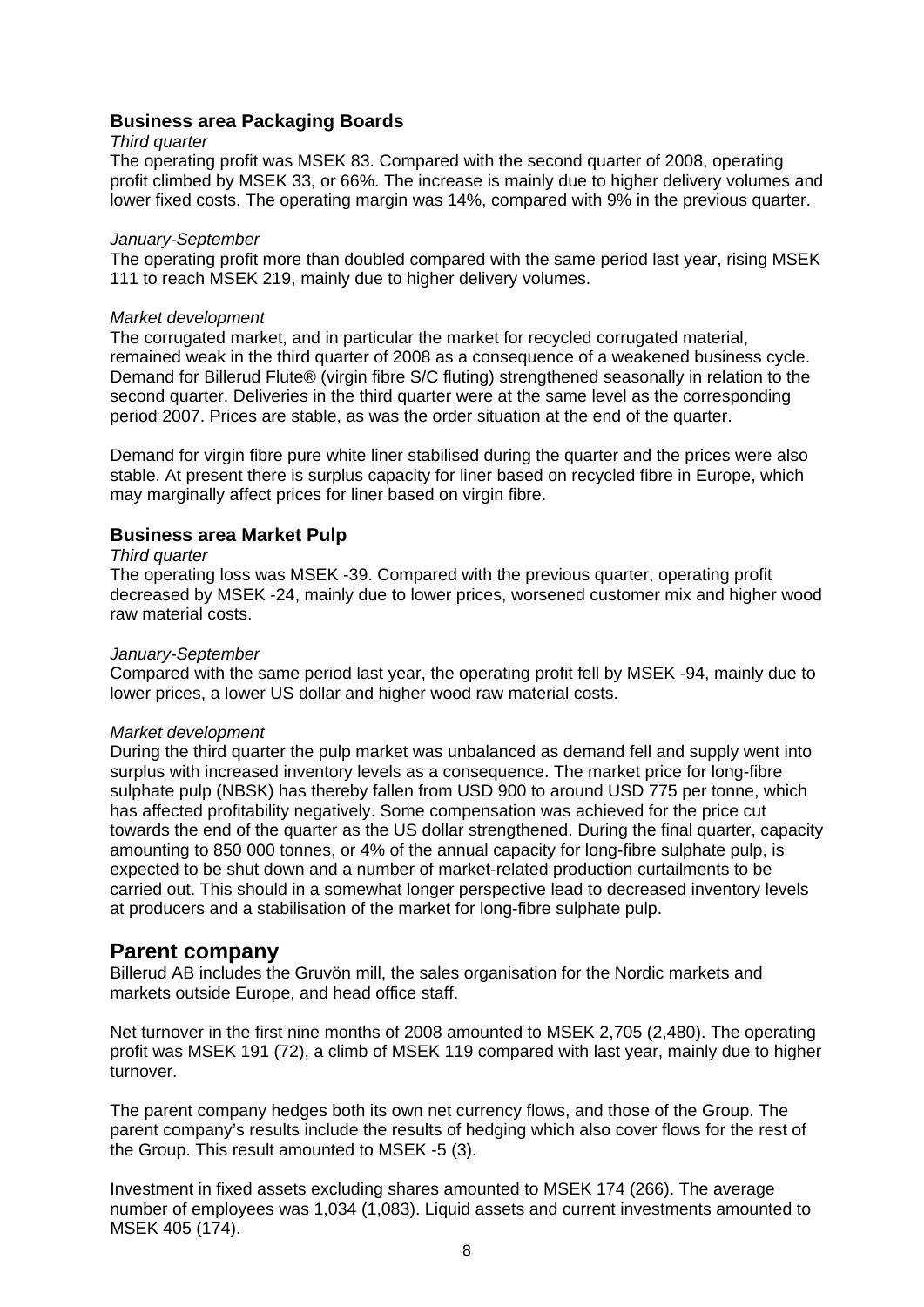# **Seasonal variations**

#### *Maintenance stops*

In addition to continuous maintenance while machines are running, Billerud's mills normally require more extensive maintenance at some point during the year. To perform this maintenance, production of pulp and paper is stopped during the so-called maintenance stop. Completed and planned maintenance stops are shown below.

| Mill                 | 2008          | 2007           |
|----------------------|---------------|----------------|
| Gruvön               | Q 4, 11 days  | $Q$ 2, 8 days  |
| Karlsborg            | Q 3, 10 days  | $Q_3$ , 7 days |
| Skärblacka           | $Q$ 2, 8 days | $Q$ 2, 7 days  |
| Beetham <sup>*</sup> |               |                |

*\* Maintenance stop in Beetham has an insignificant effect on Billeruds total results.* 

The effect of the stoppage on earnings varies depending on the extent of measures carried out, their character and the actual length of stoppage.

#### *Other seasonal variations*

A significant part of Billerud Flute® volumes are used to package fruit exports from the Mediterranean region. Demand from this customer group varies with the fruit seasons and is normally highest from September to March. A significant part of Billerud's sack paper and QuickFill® sack paper is used to package cement and building materials. Demand for building material in Europe is generally higher from May to October.

#### **Additional measures to reduce costs**

During the second half of 2007 work started aimed at identifying further efficiency measures to reduce Billerud's variable costs. This work included, among other things, a review of wood consumption, recipe and product specifications, the production mix, and the identification of further opportunities to improve efficiency within production as well as improvements in efficiency of administration within the One Billerud project, and a review of extra investments in energy use.

During the first quarter 2008 a decision was taken to carry out a programme of identified cost savings within the business based on the potential identified. The implementation of this programme is expected to generate an annual effect of MSEK 150 on earnings compared with cost levels in 2007. It requires an investment of MSEK 50. The annual rate of implementation was at the time of decision calculated at around MSEK 50 by the end of 2008 and MSEK 150 by the end of 2009. Work has progressed better than expected and as of 30 September 2008 savings of MSEK 70 at an annual rate had been achieved within the framework for these measures. The savings were primarily within variable costs attributable to improved energy efficiency and wood consumption.

Ahead of the approaching economic downturn and a fall in demand, a decision has been made to make further cost reductions of MSEK 100 in order to reduce fixed costs. Measures will be initiated during the fourth quarter in order to achieve this.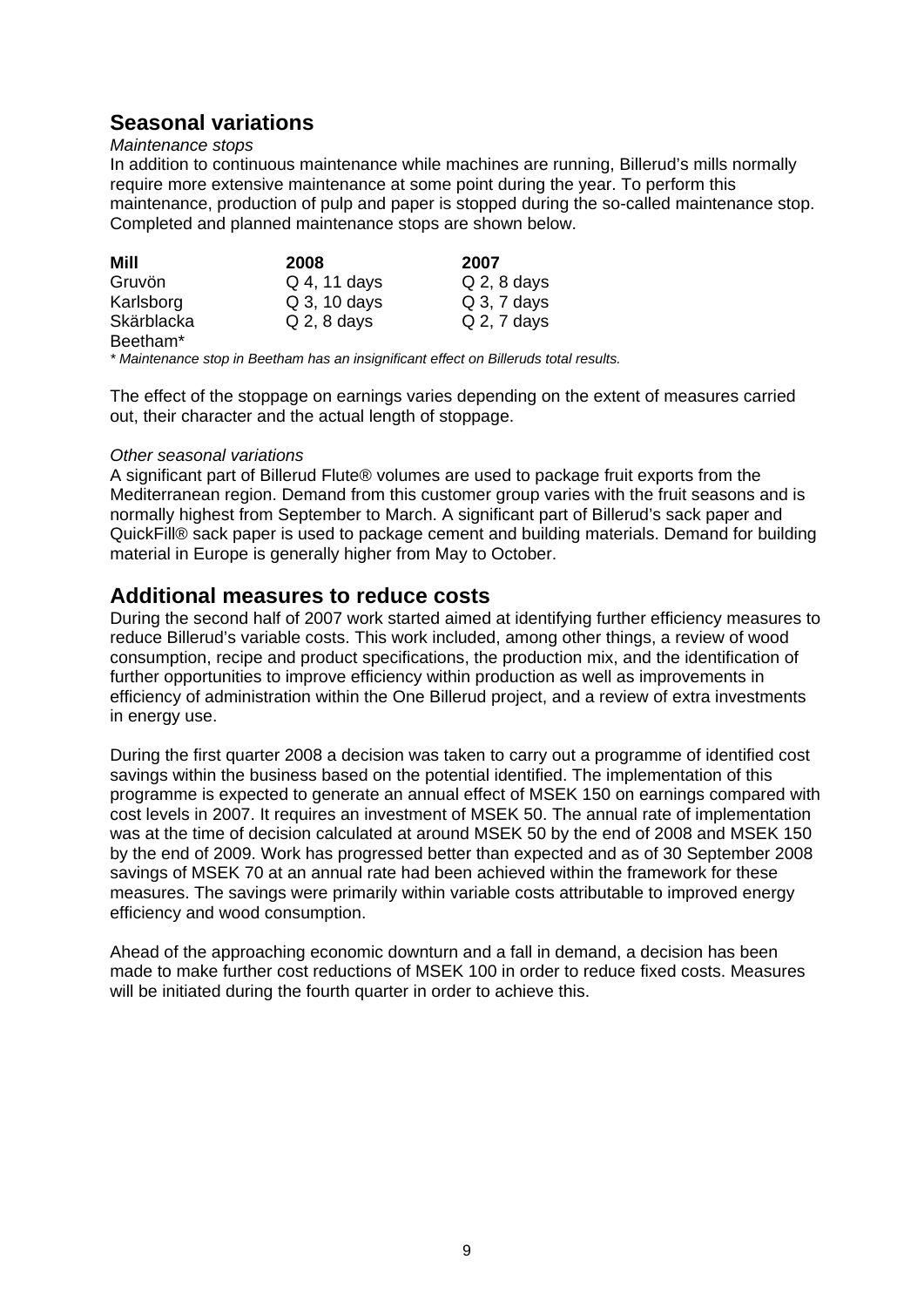# **Largest shareholders**

As of 30 September 2008 the ten largest shareholders according to VPC (the Swedish Securities Register Centre) and information from Sanderson Asset Management were as follows (Billerud's ownership of around 1.9 million shares and deposit banks are excluded):

| Owner                                       | No. of shares<br>(millions)<br>(shares = votes) | <b>Proportion of shares</b><br>on market, % |
|---------------------------------------------|-------------------------------------------------|---------------------------------------------|
| Frapag Beteiligungsholding AG               | 10.7                                            | 20.8                                        |
| Sanderson Asset Management                  | 3.0                                             | 5.8                                         |
| <b>Credit Suisse International</b>          | 2.3                                             | 4.4                                         |
| <b>Clearstream Banking</b>                  | 1.5                                             | 2.9                                         |
| SEB Funds/SEB Trygg Liv/Securities          | 1.3                                             | 2.5                                         |
| Citibank                                    | 1.2                                             | 2.3                                         |
| Handelsbanken Funds                         | 0.7                                             | 1.3                                         |
| Mellon                                      | 0.7                                             | 1.3                                         |
| <b>AMF Pension</b>                          | 0.6                                             | 1.2                                         |
| Länsförsäkringar                            | 0.6                                             | 1.2                                         |
| <b>Total 10 largest</b>                     | 22.5                                            | 43.7                                        |
| <b>Total Billerud excluding own holding</b> | 51.5                                            | 100.0                                       |

The share of foreign ownership was 48.5% of the total shares on the market. The total number of owners (including nominee-registered) was around118,800. More information about the shareholder structure is available at www.billerud.com.

# **The Billerud share**

As of 30 September 2008 the distribution of shares was as follows:

| Registered amount of shares | 53 343 043  |
|-----------------------------|-------------|
| <b>Treasury shares</b>      | - 1 851 473 |
| Shares on the market        | 51 491 570  |

Since the end of 2004 there have been no share buy backs.

During the second quarter an offer was made to Billerud shareholders to sell holdings of less than 100 shares without having to pay commission. This scheme resulted in the sale of 1.6 million Billerud shares on the stock exchange and a reduction of around 20,000 in the overall number of shareholders.

# **2009 Annual General Meeting**

The nominations committee for the 2009 Annual General Meeting has been appointed and the committee comprises Michael M.F. Kaufmann (chairman) representing Frapag Beteiligungsholding AG, Anders Oscarsson representing SEB Fonder and SEB Trygg Liv, and Fredrik Nordström representing AMF Pensionsförvaltning AB. The AGM will take place at Nalen, Regeringsgatan 74, Stockholm at 3 p.m. on 6 May 2009. For more information, see www.billerud.com.

# **Awards**

#### **Billerud receives award for its financial information**

Billerud has been selected as the best stock exchange company of 2007 in Sweden by *Aktiespararen,* the financial magazine, and by Kanton Finansiella Rådgivning, a firm of financial advisors. The citation for the award stated: "Billerud performed very strongly in all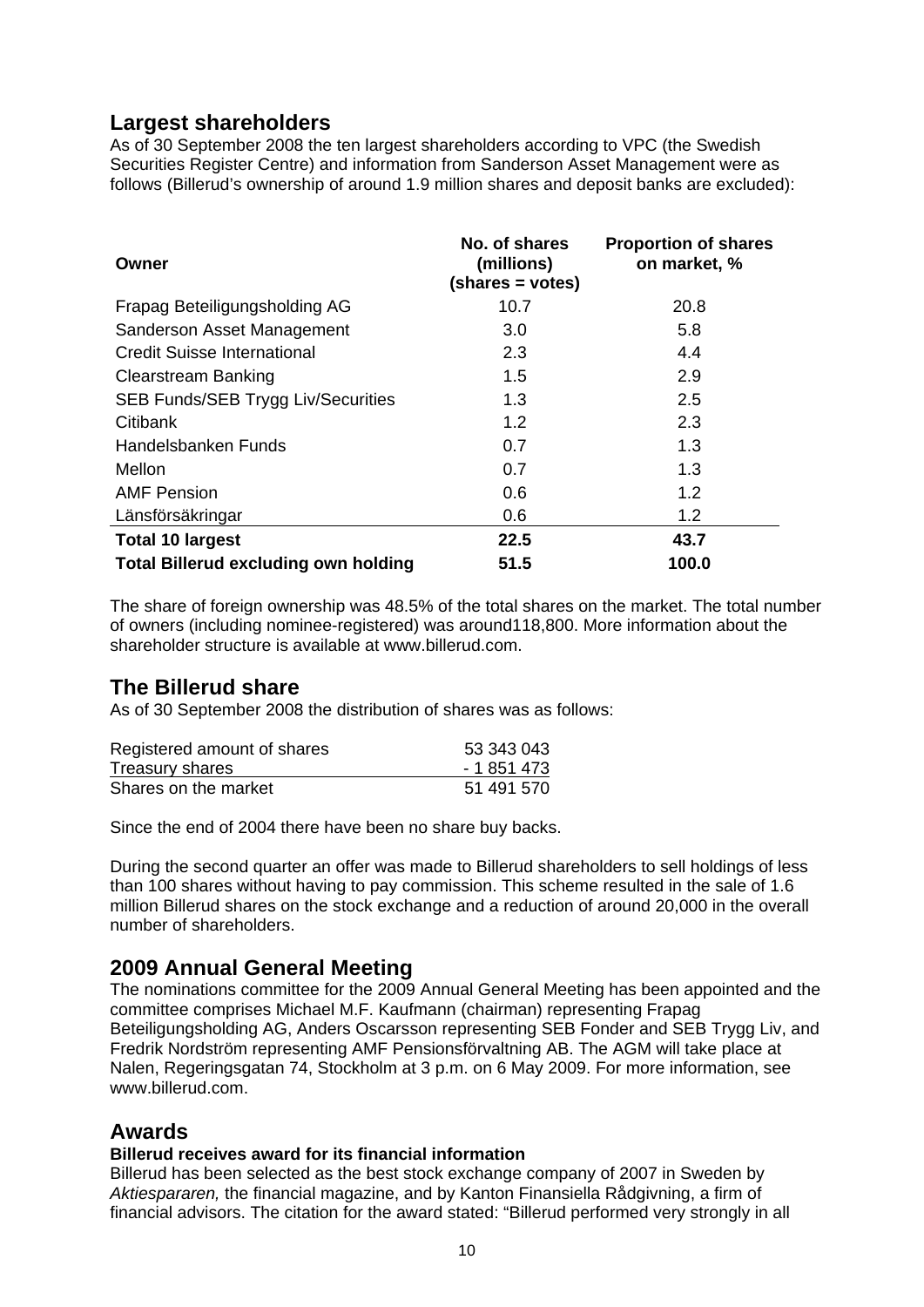three sections of our competition and they communicate relevant information in a clear and attractive way. The standard is very high, and the company set an exceptional example in shareholder communication." Billerud won the award within the financial website category.

Billerud also came third in the H&H Swedish website rankings 2008 among 107 reviewed companies and won first place amongst mid cap companies.

### **Outlook for full year 2008**

Market demand for Billerud's products is expected to continue weakening in areas relating to industrial production but to be stable in areas relating to food production and healthcare. The development is however uncertain.

Additional production curtailments are expected to be necessary in the final quarter, which will affect profit negatively.

An improved currency situation and tendency towards lower prices for wood and input materials will have positive effects in the longer term.

Further measures for cost reductions will be initiated, with an expected effect of MSEK 100 in annual savings in addition to the MSEK 150 previously announced.

A planned maintenance stop will be carried out at Gruvön mill in the final quarter, which normally means extra costs of around MSEK 100.

**Stockholm** 13 November 2008 Billerud AB (publ)

The Board of Directors

*This report has not been subject to a general review by the company's auditors.* 

#### **Future financial reports**

Financial Statement 2008 11 February 2009 First quarter 2009 28 April 2009 Second quarter 2009 23 July 2009 Third quarter 2009 28 October 2009

The AGM will take place at Nalen, Regeringsgatan 74, Stockholm at 3 p.m. on 6 May 2009.

The information is such that under the Securities and Clearing Operations Act, Billerud AB is obligated to publish it.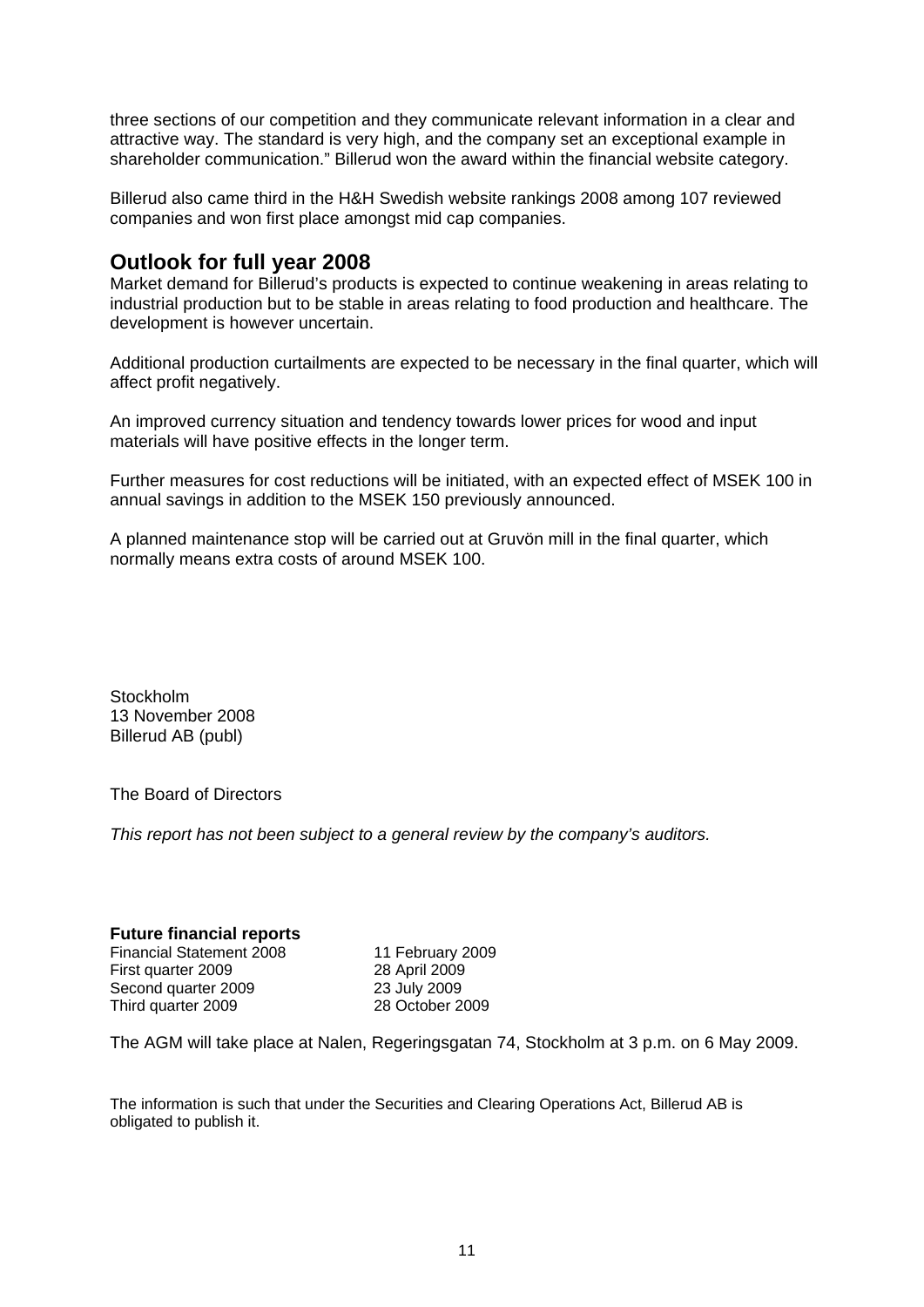| <b>Profit and Loss Account</b>       |          | 3 months |         | 9 months | <b>Full year</b> |          |         |
|--------------------------------------|----------|----------|---------|----------|------------------|----------|---------|
|                                      | Jul-Sep  | Apr-Jun  | Jan-Mar | Jul-Sep  | Jan-Sep          | Jan-Sep  | Jan-Dec |
| <b>MSEK</b>                          | 2008     | 2008     | 2008    | 2007     | 2008             | 2007     | 2007    |
| Net turnover                         | 2038     | 1949     | 2096    | 1874     | 6083             | 5 6 9 0  | 7758    |
| Other operating income               | 4        | 4        | 2       | 3        | 10               | 8        | 12      |
| <b>Total operating income</b>        | 2042     | 1953     | 2098    | 1877     | 6 0 9 3          | 5698     | 7770    |
| Raw materials and consumables        | -985     | -922     | $-1049$ | -987     | $-2956$          | $-2693$  | $-3734$ |
| Change in inventories                | -80      | 16       | 59      | 94       | -5               | 16       | 82      |
| Other external costs                 | -417     | $-448$   | $-429$  | $-408$   | $-1294$          | $-1.360$ | $-1776$ |
| Staff costs                          | $-305$   | $-360$   | $-342$  | $-303$   | $-1007$          | $-953$   | $-1277$ |
| Depreciation and impairment of fixed |          |          |         |          |                  |          |         |
| assets                               | $-129$   | $-125$   | $-123$  | $-119$   | -377             | $-360$   | -473    |
| Profit/loss from participation in    |          |          |         |          |                  |          |         |
| associated companies                 | $\bf{0}$ | $\Omega$ | 0       | $-1$     | $\bf{0}$         | -1       | $-2$    |
| <b>Total operating expenses</b>      | $-1916$  | $-1839$  | $-1884$ | $-1724$  | $-5639$          | $-5351$  | $-7180$ |
| <b>Operating profit</b>              | 126      | 114      | 214     | 153      | 454              | 347      | 590     |
| <b>Financial items</b>               | $-37$    | $-37$    | $-34$   | $-31$    | $-108$           | -83      | $-117$  |
| <b>Profit after financial items</b>  | 89       | 77       | 180     | 122      | 346              | 264      | 473     |
| Tax                                  | -26      | -20      | -50     | -37      | -96              | -81      | -137    |
| Net profit for the period            | 63       | 57       | 130     | 85       | 250              | 183      | 336     |
| Earnings per share, SEK              | 1.22     | 1.11     | 2.52    | 1.65     | 4.85             | 3.56     | 6.52    |
| Earnings per share dilution, SEK     | 1.22     | 1.11     | 2.51    | 1.65     | 4.84             | 3.56     | 6.52    |

#### **Balance Sheet**

|                                            | 30 Sep  | 30 Sep  | 30 Jun  | 31 Mar  | 31 Dec  |
|--------------------------------------------|---------|---------|---------|---------|---------|
| <b>MSEK</b>                                | 2008    | 2007    | 2008    | 2008    | 2007    |
| <b>Fixed assets</b>                        | 5824    | 5 6 3 2 | 5849    | 5744    | 5712    |
| Inventories                                | 1 0 3 4 | 872     | 1 0 5 9 | 1 007   | 936     |
| Accounts receivable                        | 1449    | 1 3 7 3 | 1410    | 1 508   | 1486    |
| Other current assets                       | 303     | 345     | 366     | 307     | 350     |
| Liquid funds                               | 495     | 251     | 469     | 410     | 718     |
| <b>Total assets</b>                        | 9 1 0 5 | 8473    | 9 1 5 3 | 8976    | 9 2 0 2 |
|                                            |         |         |         |         |         |
| Shareholders' equity                       | 2879    | 2757    | 2 9 0 4 | 3 0 2 1 | 2898    |
| Interest-bearing liabilities               | 3 1 1 1 | 2888    | 3 2 5 1 | 2942    | 3 1 5 2 |
| Interest-bearing provisions, pensions      | 184     | 173     | 181     | 179     | 173     |
| Non-interest-bearing provisions            | 36      | 53      | 37      | 37      | 42      |
| Deferred tax liabilities                   | 1 3 3 4 | 1 2 3 7 | 1 370   | 1 3 6 8 | 1 3 6 9 |
| Accounts payable                           | 615     | 567     | 546     | 594     | 870     |
| Other, non-interest-bearing liabilities    | 946     | 798     | 864     | 835     | 698     |
| Total shareholders' equity and liabilities | 9 1 0 5 | 8473    | 9 1 5 3 | 8976    | 9 2 0 2 |

| Specification of change in equity, MSEK             | Jan-Sep | Jan-Sep                  |                          | Jan-Jun Jan-Mar Full year |      |
|-----------------------------------------------------|---------|--------------------------|--------------------------|---------------------------|------|
| <b>MSEK</b>                                         | 2008    | 2007                     | 2008                     | 2008                      | 2007 |
| Opening balance                                     | 2898    | 2678                     | 2898                     | 2898                      | 2678 |
| Profit/loss for the period                          | 250     | 183                      | 187                      | 130                       | 336  |
| Change in hedging reserve                           | -90     | 63                       | 4                        | $\overline{\phantom{0}}$  | 52   |
| <b>Dividend</b>                                     | $-180$  | $-180$                   | -180                     | -                         | -180 |
| Convertible loan converted into shares              |         |                          | -                        | -                         |      |
| Sale of treasury shares, incentive programme (LTIP) |         | 6                        | $\overline{\phantom{0}}$ |                           | 6    |
| Market value of incentive programme (LTIP)          |         | $\overline{\phantom{0}}$ |                          | -                         | 1    |
| Translation difference in shareholders' equity      |         |                          | -6                       | -7                        | -2   |
| Closing balance                                     | 2879    | 2 7 5 7                  | 2 9 0 4                  | 3021                      | 2898 |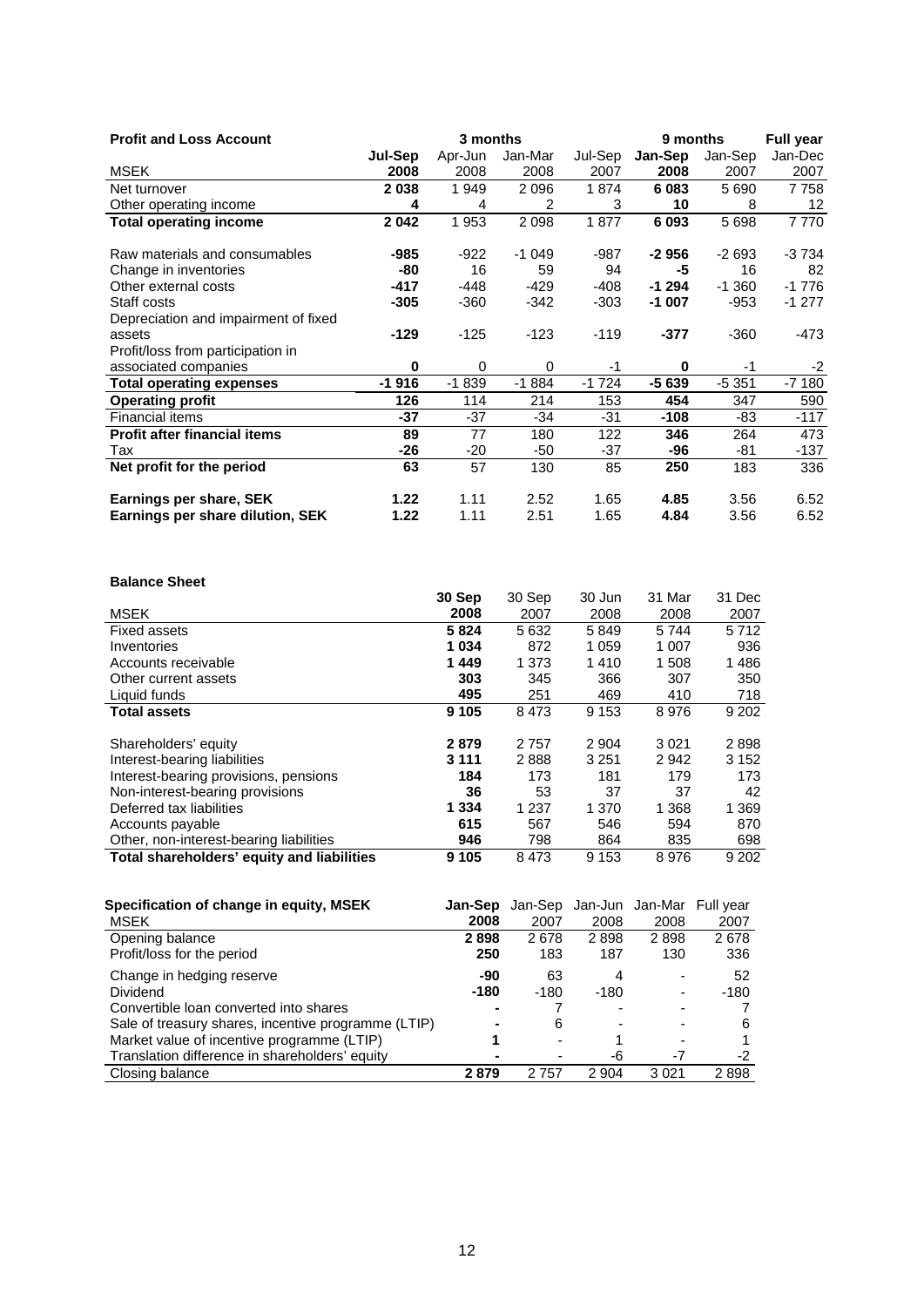| <b>Cash Flow Statement</b>                          | Jul-Sep        | Apr-Jun | Jan-mar | Jan-Sep | Jan-Sep | Jan-Dec |
|-----------------------------------------------------|----------------|---------|---------|---------|---------|---------|
|                                                     | 2008           | 2008    | 2008    | 2008    | 2007    | 2007    |
| Operating surplus, etc 1)                           | 229            | 198     | 346     | 773     | 616     | 960     |
| Change in working capital, etc.                     | 69             | 10      | $-256$  | -177    | -201    | $-102$  |
| Net financial items, taxes, etc.                    | -29            | -47     | $-34$   | -110    | -78     | -128    |
| Cash flow from operating activities                 | 269            | 161     | 56      | 486     | 337     | 730     |
| Investment in fixed assets                          | $-114$         | $-216$  | $-165$  | -495    | $-463$  | $-657$  |
| Acquisition of shares in group companies            |                |         |         |         |         |         |
| Sale of fixed assets                                |                |         |         |         |         |         |
| Cash flow from investing activities                 | $-114$         | $-216$  | $-164$  | -494    | $-462$  | $-656$  |
|                                                     |                |         |         |         |         |         |
| Change in interest-bearing liabilities              | $-132$         | 293     | -197    | -36     | 108     | 375     |
| Dividend                                            |                | $-180$  |         | -180    | -180    | -180    |
| Sale of treasury shares, incentive programme (LTIP) | $\blacksquare$ |         |         |         | 6       | 6       |
| Cash flow from financing activities                 | $-132$         | 113     | $-197$  | $-216$  | $-66$   | 201     |
| Total cash flow (= change in liguid assets)         | 23             | 58      | $-305$  | -224    | $-191$  | 275     |
| Liquid assets, opening balance                      | 469            | 410     | 718     | 718     | 443     | 443     |
| Exchange rate differences in liquid assets          | 3              |         | -3      |         | -1      |         |
| Liquid assets, closing balance                      | 495            | 469     | 410     | 495     | 251     | 718     |

1) The amount for January-September 2008 includes an operating profit of MSEK 454, returned depreciation of MSEK 377, payment of structural costs of MSEK –6, an increase in pension liabilities of MSEK 5, capital losses of MSEK 2 and the net amount of produced and sold electricity certificates, MSEK -59. The amount for the period January-September 2007 includes the operating profit of MSEK 347, returned depreciation of MSEK 360, payment of structural costs of MSEK -95 and an increase in pension liabilities of MSEK 4.

|                                                            | Jan-Sep        | Jan-Sep | Jan-Jun | Jan-Mar        | Full year       |
|------------------------------------------------------------|----------------|---------|---------|----------------|-----------------|
| <b>Key indicators</b>                                      | 2008           | 2007    | 2008    | 2008           | 2007            |
| Margins                                                    |                |         |         |                |                 |
| Gross margin, %                                            | 14             | 12      | 14      | 16             | 14              |
| Operating margin, %                                        | $\overline{7}$ | 6       | 8       | 10             | 8               |
| Return (rolling 12 months)                                 |                |         |         |                |                 |
| Return on capital employed, %                              | 12             | 10      | 13      | 12             | 11              |
| Return on total capital, %                                 | 8              | 6       | 8       | $\overline{7}$ | 7               |
| Return on equity, %                                        | 14             | 10      | 15      | 13             | 12 <sub>2</sub> |
| Return on equity after full conversion, %                  | 14             | 10      | 15      | 13             | 12 <sup>2</sup> |
| Capital structure at end of period                         |                |         |         |                |                 |
| Capital employed, MSEK                                     | 5679           | 5 5 6 7 | 5866    | 5731           | 5 5 0 6         |
| Shareholders' equity, MSEK                                 | 2879           | 2757    | 2 9 0 4 | 3 0 21         | 2898            |
| Interest-bearing net debt, MSEK                            | 2801           | 2810    | 2 9 6 2 | 2710           | 2 607           |
| Net debt/equity ratio, times                               | 0.97           | 1.02    | 1.02    | 0.90           | 0.90            |
| Net debt/equity ratio after full conversion, times         | 0.97           | 1.02    | 1.02    | 0.89           | 0.90            |
| Equity ratio, %                                            | 32             | 33      | 32      | 34             | 31              |
| Equity ratio after full conversion, %                      | 32             | 33      | 32      | 34             | 31              |
| Per share                                                  |                |         |         |                |                 |
| Earnings per share, SEK                                    | 4.85           | 3.56    | 3.63    | 2.52           | 6.52            |
| Average no. of shares, '000                                | 51 492         | 51 450  | 51 492  | 51 492         | 51 461          |
| Earnings per share after dilution/full conversion, SEK     | 4.84           | 3.56    | 3.62    | 2.51           | 6.52            |
| Average no. of shares after dilution/full conversion, '000 | 51 570         | 51 490  | 51 570  | 51 570         | 51 510          |
| Per share at end of period                                 |                |         |         |                |                 |
| Equity per share, SEK                                      | 55.9           | 53.55   | 56.40   | 58.68          | 56.29           |
| No. of shares, '000                                        | 51 492         | 51 492  | 51 492  | 51 492         | 51 492          |
| Equity per share after dilution/full conversion, SEK       | 55.89          | 53.47   | 56.38   | 58.66          | 56.20           |
| No. of shares, '000                                        | 51 570         | 51 570  | 51 570  | 51 570         | 51 570          |
| Gross investments including company acquisition, MSEK      | 495            | 463     | 381     | 165            | 657             |
| Average no. of employees                                   | 2 3 4 7        | 2 3 8 8 | 2 3 4 0 | 2 2 7 4        | 2 3 6 4         |

|                                 | Jan-sept | Jan-Sept | Full year | Full vear | Full year | Full year | Full year |
|---------------------------------|----------|----------|-----------|-----------|-----------|-----------|-----------|
| Key indicators, historical      | 2008     | 2007     | 2007      | 2006      | 2005      | 2004      | 2003*     |
| Net earnings, MSEK              | 250      | 183      | 336       | 312       | $-183$    | 509       | 748       |
| Earnings per share, SEK         | 4.85     | 3.56     | 6.52      | 6.08      | $-3.56$   | 9.66      | 13.33     |
| Return on capital employed, %   | 8        |          | 11        | 11        | $-4$      | 17        | 24        |
| Return on total capital, %      | 5        | 4        |           |           | -3        | 11        | 16        |
| Return on equity, %             | 9        |          | 12        | 12        | $-7$      | 16        | 23        |
| Equity ratio, %                 | 32       | 33       | 31        | 33        | 33        | 43        | 48        |
| * Figures not according to IFRS |          |          |           |           |           |           |           |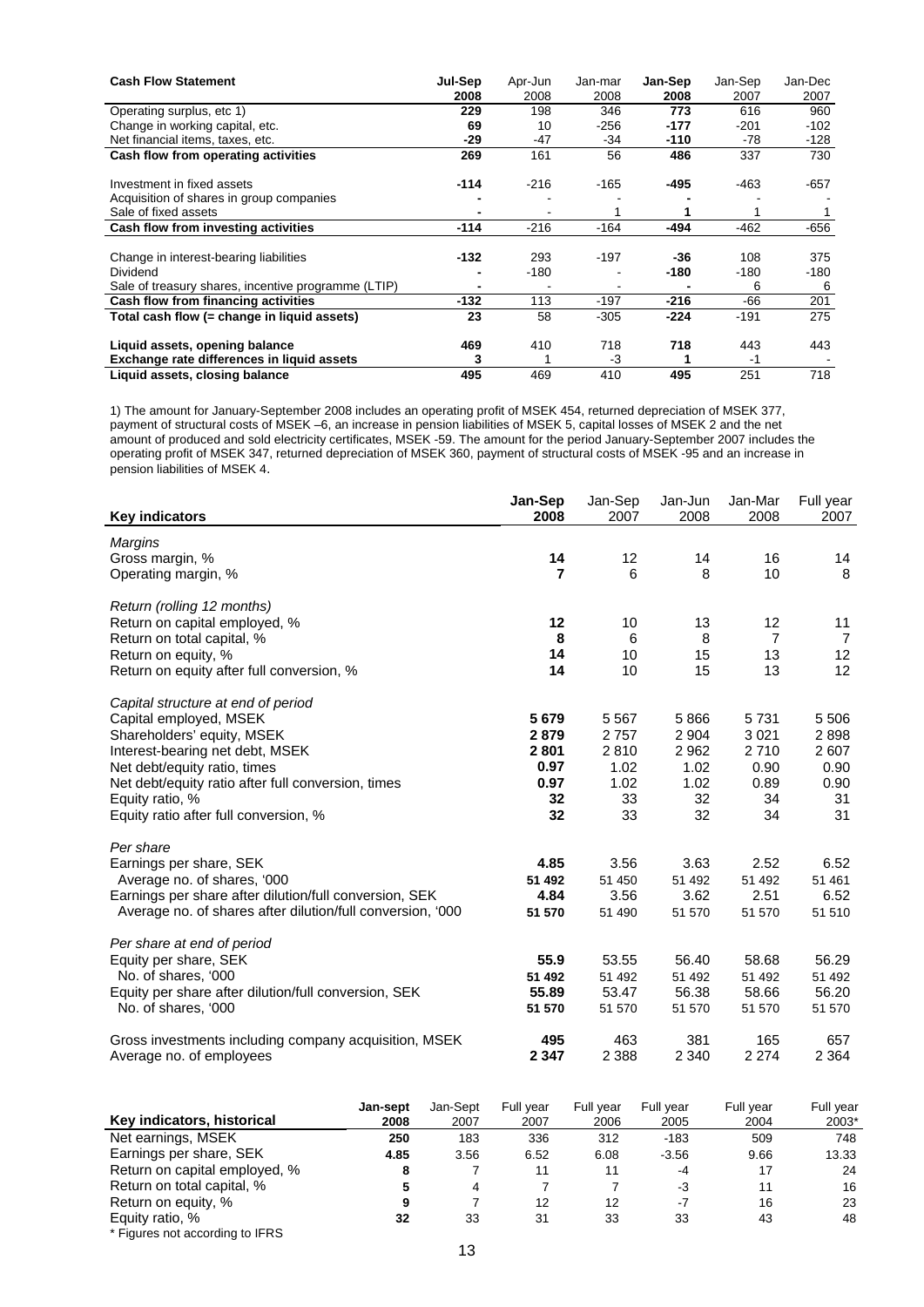# **Parent company**

| Summarised profit and loss accounts | 3 months |                          |                | 9 months | <b>Full year</b> |  |
|-------------------------------------|----------|--------------------------|----------------|----------|------------------|--|
|                                     | Jul-Sep  | Jul-Sep                  | Jan-Sep        | Jan-Sep  | Jan-Dec          |  |
| <b>MSEK</b>                         | 2008     | 2007                     | 2008           | 2007     | 2007             |  |
| Total operating income              | 908      | 906                      | 2 7 3 3        | 2 4 8 0  | 3423             |  |
| Total operating expenses            | -843     | -828                     | $-2542$        | $-2408$  | $-3282$          |  |
| <b>Operating profit/loss</b>        | 65       | 78                       | 191            | 72       | 141              |  |
| Financial items                     | -36      | $-49$                    | $-100$         | -97      | 227              |  |
| Profit/loss after financial items   | 29       | 29                       | 91             | $-25$    | 368              |  |
| Appropriations                      |          | $\overline{\phantom{0}}$ | $\blacksquare$ | ۰        | $-1900$          |  |
| Profit/loss before tax              | 29       | 29                       | 91             | $-25$    | $-1532$          |  |
| Tax                                 | -8       | -8                       | $-25$          | 9        | 531              |  |
| Net profit/loss                     | 21       | 21                       | 66             | -16      | $-1001$          |  |

| <b>Summarised balance sheet</b>            | 30 Sep  | 30 Sep                   | 31 Dec  |
|--------------------------------------------|---------|--------------------------|---------|
| MSEK                                       | 2008    | 2007                     | 2007    |
| <b>Fixed assets</b>                        | 4 1 3 7 | 4 1 3 7                  | 4 1 1 4 |
| Current assets                             | 3 3 6 0 | 2 1 8 0                  | 4 103   |
| <b>Total assets</b>                        | 7497    | 6 3 1 7                  | 8 2 1 7 |
|                                            |         |                          |         |
| Shareholders' equity                       | 1 251   | 1666                     | 1 3 6 5 |
| Untaxed reserves                           | 1 900   | $\overline{\phantom{0}}$ | 1 900   |
| <b>Provisions</b>                          | 424     | 684                      | 419     |
| Long-term liabilities                      | 1 3 4 5 | 2 1 4 3                  | 2077    |
| <b>Current liabilities</b>                 | 2577    | 1824                     | 2456    |
| Total shareholders' equity and liabilities | 7497    | 6 3 1 7                  | 8 2 1 7 |